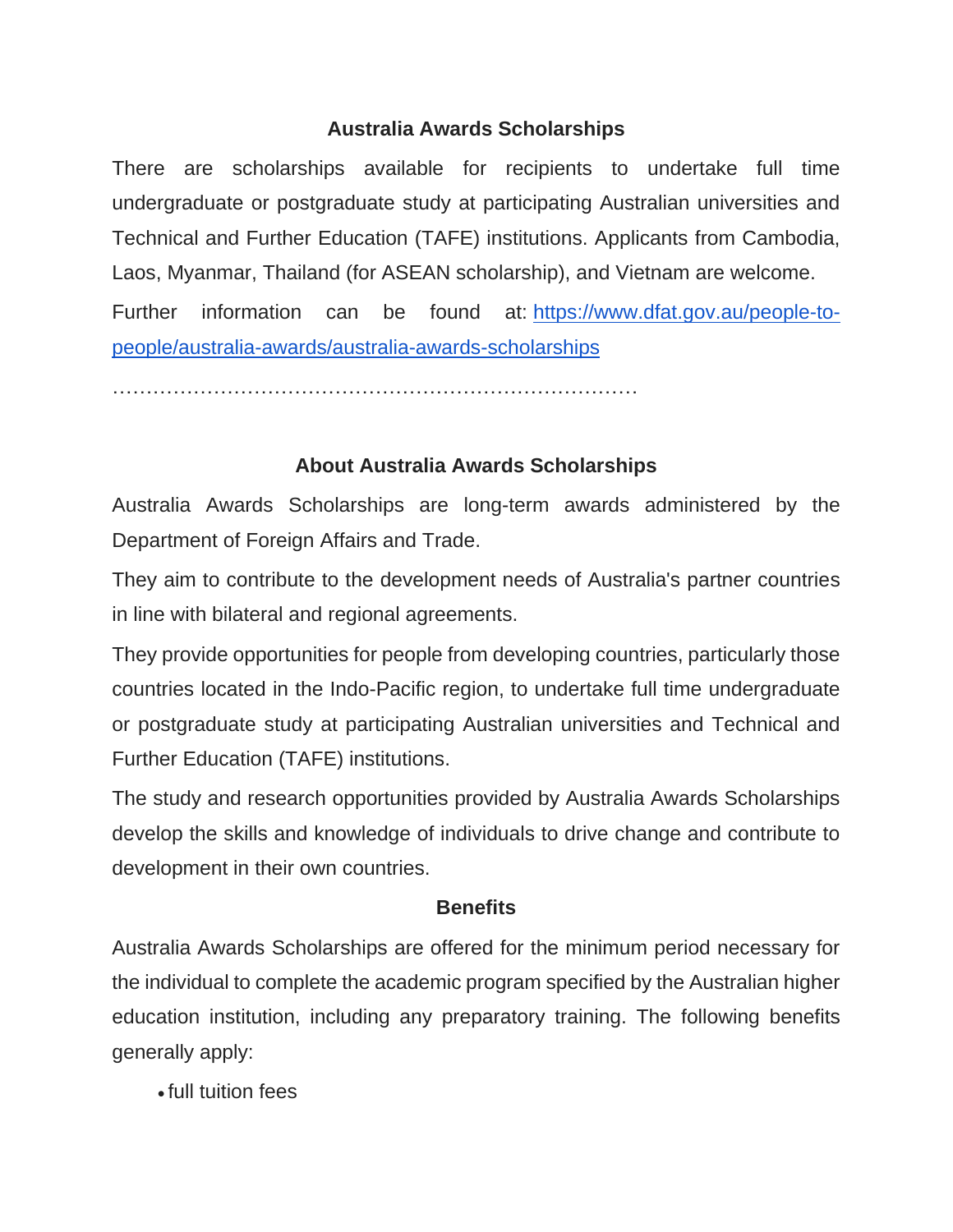- return air travel–payment of a single return, economy class airfare to and from Australia, via the most direct route
- establishment allowance–a once only payment as a contribution towards accommodation expenses, text books, study materials
- Contribution to Living Expenses (CLE) a fortnightly contribution to basic living expenses paid at a rate determined by the department.
- Introductory Academic Program (IAP)–a compulsory program prior to the commencement of formal academic studies covering information on living and studying in Australia
- Overseas Student Health Cover (OSHC) for the duration of the award (for award holder only)–provided to cover the scholar's basic medical costs (with the exception of pre-existing conditions)
- •Pre-course English (PCE) fees–if deemed necessary PCE may be available for students for in-country and/or in-Australia training
- supplementary academic support may be available to ensure a scholar's academic success or enhance their academic experience
- fieldwork (for research awards and Masters by coursework which have a research component where fieldwork is compulsory) may be available for eligible research students for one return economy class airfare via the most direct route to their country of citizenship or within Australia.

## **Award conditions**

Applicants who want to accept an Australia Awards Scholarship will need to sign a contract with the Commonwealth of Australia declaring that they will comply with the conditions of the scholarship.

Scholars are required to leave Australia for a minimum of two years after completing their scholarship. Failure to do so will result in the scholar incurring a debt for the total accrued cost of their scholarship.